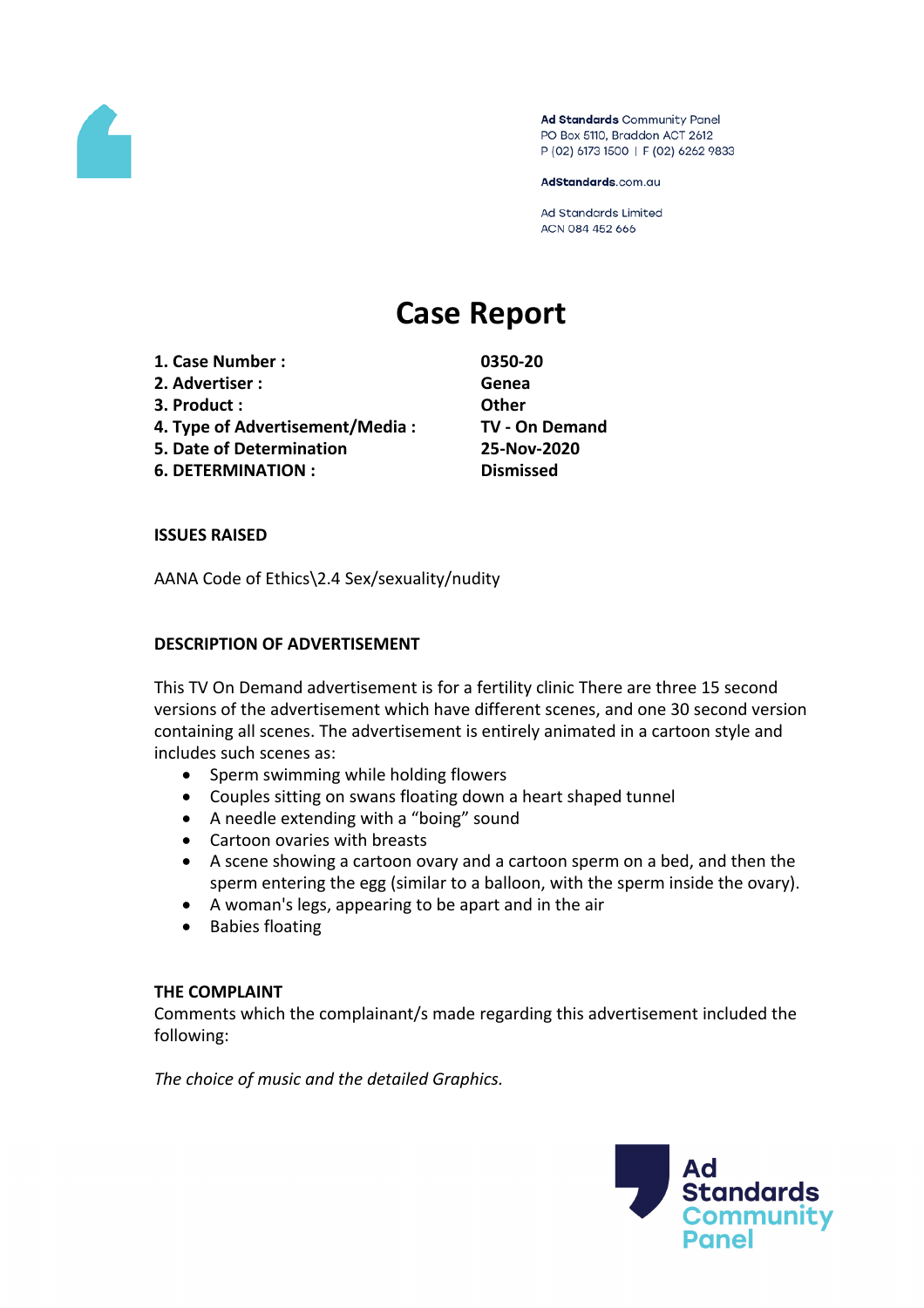

#### **THE ADVERTISER'S RESPONSE**

Comments which the advertiser made in response to the complainant/s regarding this advertisement include the following:

*Advertiser did not provide a response.*

### **THE DETERMINATION**

The Ad Standards Community Panel (the Panel) considered whether this advertisement breaches Section 2 of the AANA Code of Ethics (the Code).

The Panel noted the complainant was concerned by the choice of music and the detailed graphics of the advertisement, however noted that they had not elaborated on that concern.

The Panel viewed the advertisement and noted the advertiser did not respond.

**Section 2.4: Advertising or Marketing Communications shall treat sex, sexuality and nudity with sensitivity to the relevant audience.**

The Panel noted that the advertisement was broadcast on On Demand television and considered that the relevant audience would likely be broad and include children.

The Panel considered that the advertiser is a fertility clinic, and that an advertisement showing the reproduction process is relevant to the business. The Panel considered that the style of the advertisement is very simple and factual, and not dissimilar to many sexual education materials for young children used in schools. The Panel noted that there is no nudity in the advertisement and that all sexual reproduction scenes don't feature humans, only the ovary and sperm cartoon characters.

The Panel considered that the scenes showing a cartoon ovary and a cartoon sperm on a bed is fleeting, and the way the scene is presented with a person watching the interaction on a monitor means that it is small on screen and is not prominent.

The Panel considered that the background song chosen, "Let's talk about sex" by Salt N Pepa, while using the word sex, is not inappropriate for a broad audience.

#### **Section 2.4 conclusion**

The Panel considered that in the context of an advertisement for a fertility clinic, the use of a cartoon depiction of the reproduction process and use of the word "sex" is not inappropriate for a broad audience which would include children.